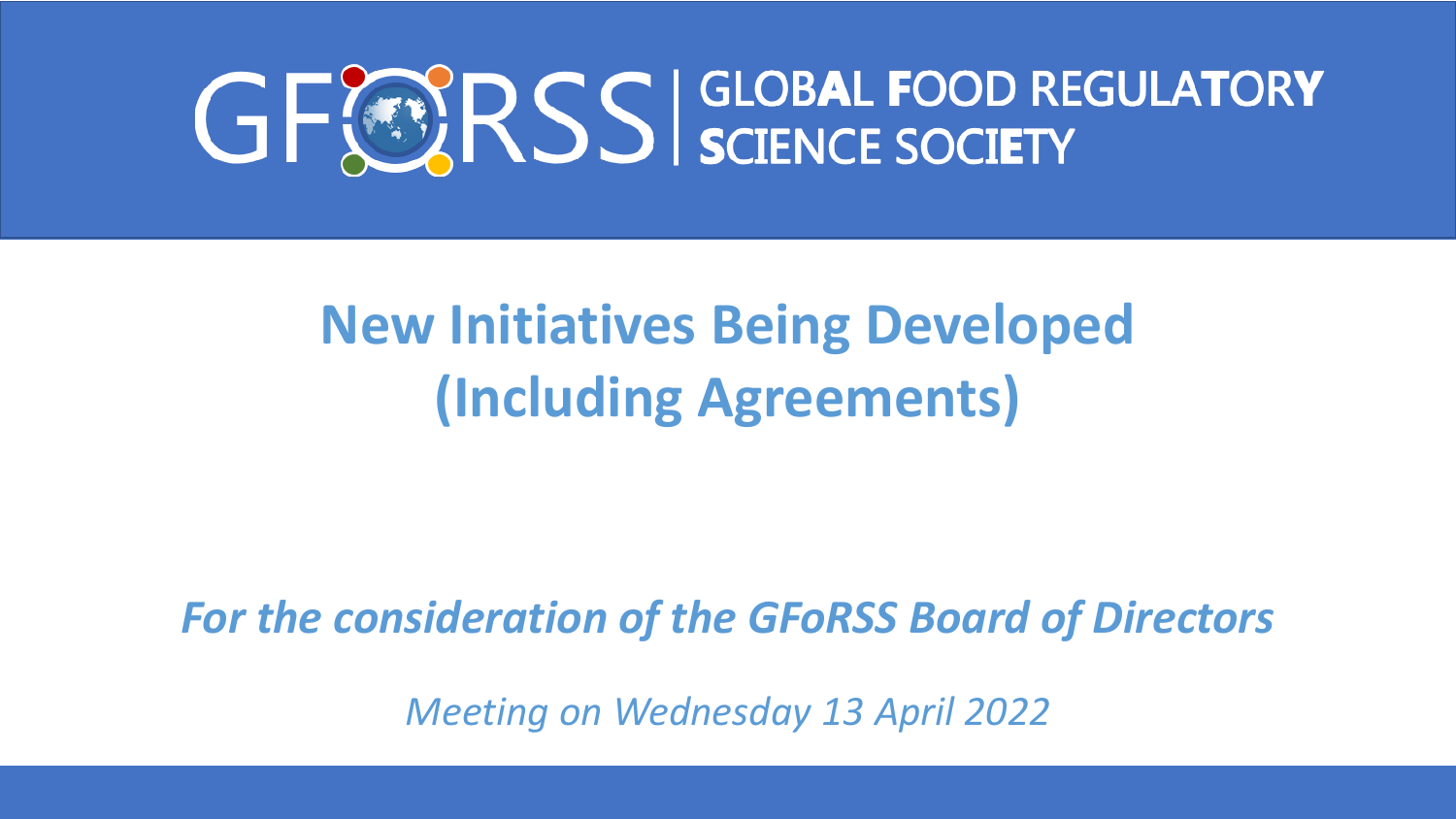**Agreement with the AIDSMO : Letter of Agreement** 

## **Objectives: Support joint initiatives with a particular emphasis on**

- $\triangleright$  Enhancement of Arab Codex Capacities
- Support to the Food Laboratory Structure in the Arab Region Including through the creation of the Arab AOAC
- Support to efforts of food standardization and harmonization of food regulatory measures in the region

**Initial Letter of Intent / Letter of Agreement discussed in February 2022 – witnessed by the High Arab Committee on Standardization – 20 March 2022**

**Next Steps:**

- **Tripartite Agreement in relation with the Codex Initiative – with the US CO**
- **Tripartite Agreement with AOAC INTERNATIONAL**



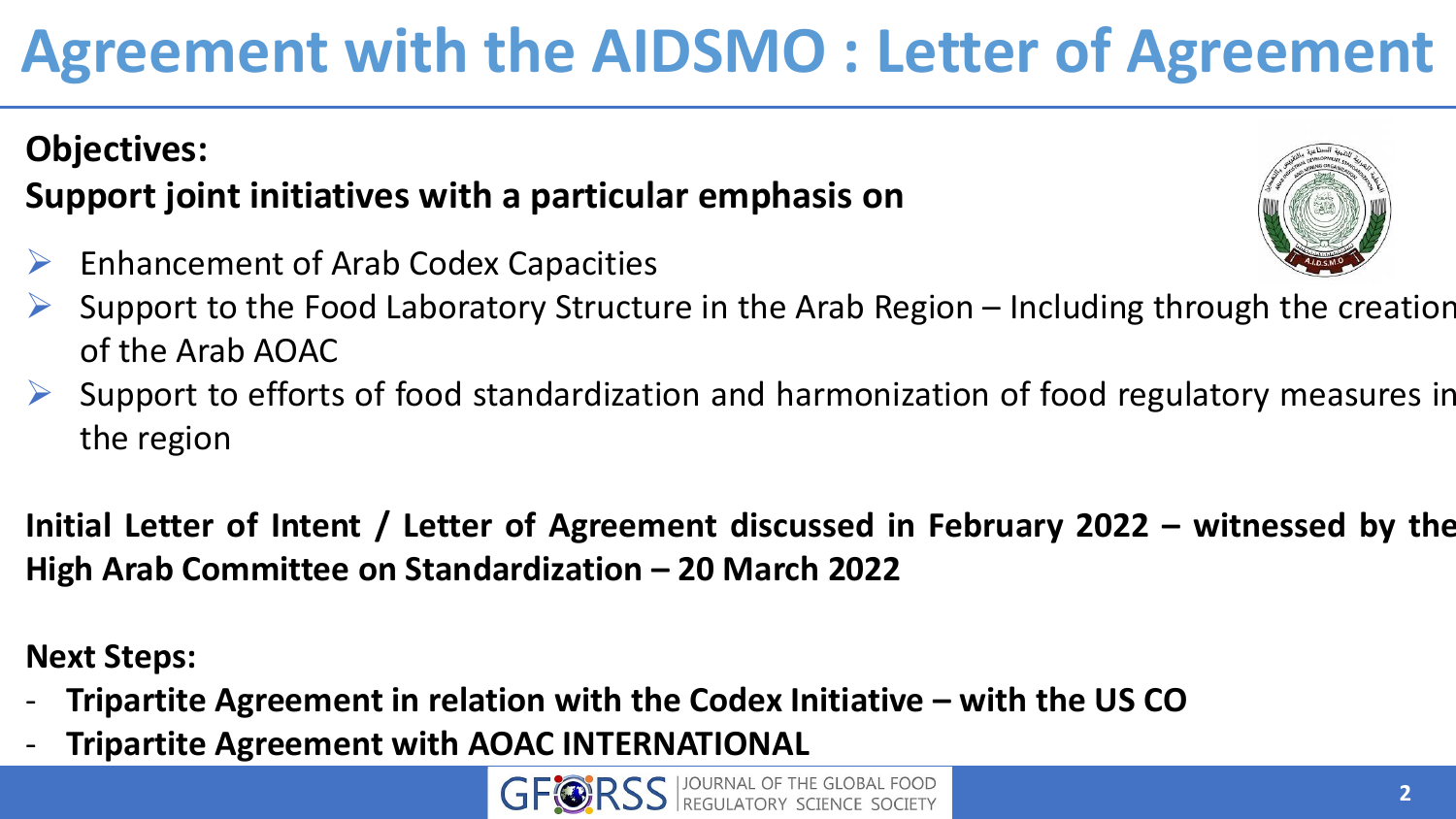# **Agreement with the GSO : Letter of Agreement**

#### **Objectives: Support joint initiatives with a particular emphasis on**

- $\triangleright$  Enhancement of Arab Codex Capacities
- Support to the creation of a Centre of Excellence on Food Regulatory Science
- Physical Presence with the GSO Food Standardization team in Riyadh
- Presentation of Initiative at the TC5 meeting GSO Food and Agriculture, 31 March 2022

#### **Draft Letter of Intent / Letter of Agreement discussed in February 2022 – Being discussed**

#### **Next Steps:**

- **Discuss conditions of establishing the Centre of Excellence – Capacity development initiatives in food risk assessment, food standards development**
- **Draft Letter of Intent**



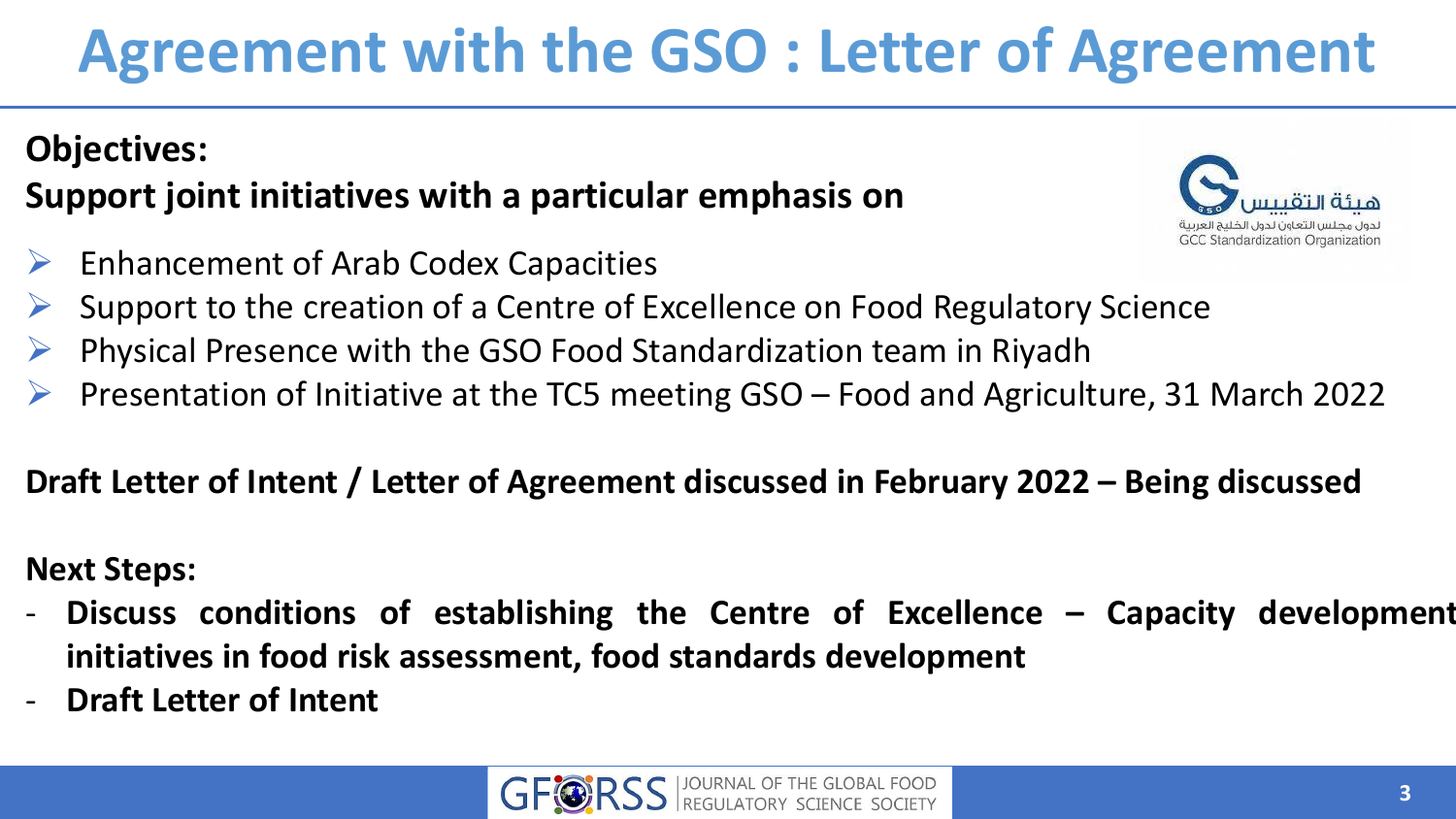#### **Agreement with the Ministry of Agriculture Suriname (LVV) and The National Food Safety Institute (NIVS)**

#### **Signed on March 9 th , 2022 – in Paramaribo Main Areas of work**



- $\checkmark$  To support the review and modernization of the food safety legislative and regulatory environment in Suriname,
- $\checkmark$  To support the operationalization of NIVS as the primary food safety regulatory body of Suriname
- $\checkmark$  To enable the generation and use of scientific information including food surveillance and monitoring data, in support of food regulatory decision-making by NIVS,
- $\checkmark$  To enable enhanced participation in international and regional food standard setting processes, in a manner that upholds the interests of the food production sector in Suriname,
- $\checkmark$  To develop and implement pilot and leading initiatives in support of the modernization of the food and agrifood production sector in Suriname, and encourage innovation and the adoption of food processing technologies such that the sector becomes more competitive, more sustainable and, accesses and maintains new markets while contributing to the reduction of food loss and greenhouse emissions.